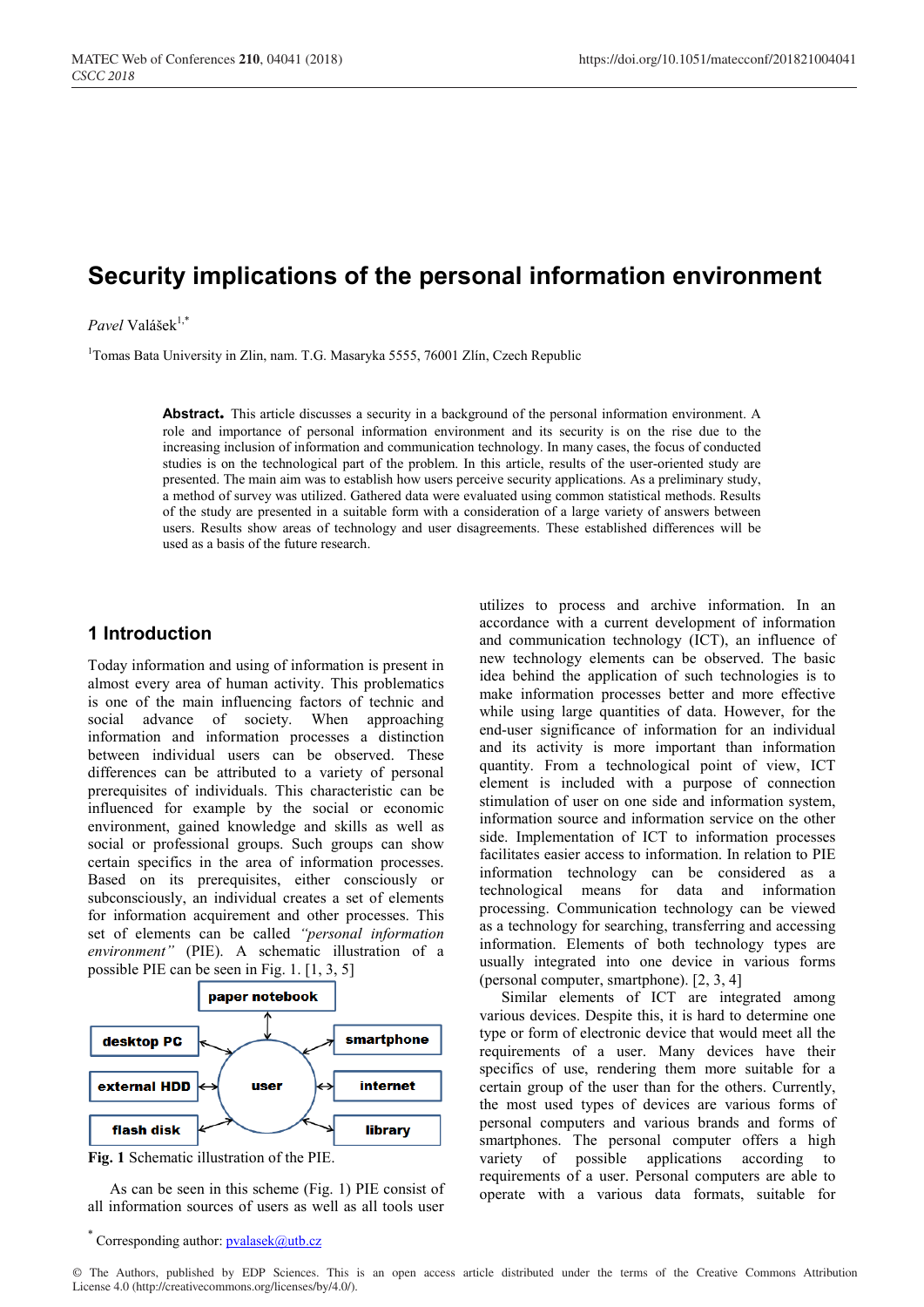information variability. Their advantage is high computing performance. They have the most computing performance from all the devices that are currently publicly available and commonly used for purposes of the PIE. On the other hand, smartphone type devices are characteristic of their mobility. The modern smartphone is capable of similar tasks as a personal computer while maintaining dimensions of a mobile phone. Smartphone differs from a regular mobile phone in higher computing performance, more advanced functions and larger screen surface and resolution. Personal computers and smartphones are usually used with a technology for storing information. This may take forms from a specialized device (internal or external HDD, optic disc, flash disk) to a complete service (cloud data storages). [6, 7]

As a result of a continuous ICT inclusion into everyday activities and therefore PIE as well security issues are a part of this inclusion. While looking at the structure of individual PIE security reasons should be considered as one of the influencing elements. [8]

The preliminary studies in this area should be conducted to further understand these phenomena. Security of PIE elements is a topic of many studies with a technical point of view, but not many are concerned with a viewpoint of a user. In this context, a data from user feedback of various software cannot be used as it may be biased and does not consider other users. The aim of the conducted study was to explore a posibility of such research.

# **2 Methods**

A broad study was conducted with a general topic of PIE and security questions connected with ICT and PIE. As a part of this study, structured interviews were conducted. Interviews were conducted with a bachelor and master degree students. The students were selected by a means of convenient sampling – a voluntary activity. A previous education concerning ICT wasn't considered.

From the whole sample of 75 students, there were 46 female participants and 29 male participants. The youngest participant was 21 years old; the oldest participant was 24 years old. All of the participants were students of Tomas Bata University in Zlín from various programs.

Interviews were aimed at three main topics – overall opinion on PIE problematics, influence on PIE and protection of PIE. The first topic, overall opinion on PIE problematics, was selected to establish a common ground between interviewer and interviewee concerning PIE – what does respondent understand under this conception, what information processes does respondent encounter and description of respondents PIE. This part of the interview was considerably more moderate than the other stages. This was perceived as necessary for better understanding of the topic on the side of the respondent and to yield better-organized data. Other two topics of conducted interviews are discussed in a Results section.

Due to the character of collected data their evaluation was complicated. Answers in mentioned topics were recorded (written) in a way that allowed further comparison between respondents. The final evaluation consisted of open answer interpretation and subsequent frequency analysis.

The main task of an open answer interpretation was a unification of variable answers under quantifiable keywords. For example questions concerning usage of security elements contained an option "other" with space for the respondent to fill out what other unlisted options does he use. These answers were compared with other answers and their content was analyzed. Repeated answers were considered as a new valid option for said question.

These methods are in compliance with standard methods used for preliminary studies in a field of user feedback.

# **3 Results**

## **3.1 Influence on PIE**

During its work inside PIE, a user is exposed to various factors that can have an influence on the current activity of user as well as the further function of a PIE. These changes can be both positive and negative. From the collected answers two major group could be selected:

- *internal factors*
	- o As *internal factors* were considered those that are created inside of the already functioning PIE or, more precisely, are initiated inside the PIE. Most commonly stated *internal factors* were "conscious modification by user" (adding a new device, service…) and "spontaneous PIE changes" (software updates).
- *external factors*
	- o Influencing factors initiated outside the PIE itself can be considered "*external factors"*. Users usually stated various forms of advertisement, attacks on personal information and change of PIE forced by the employer. Considering the fact that these factors can lead to loss or theft of information they should be viewed as more dangerous for PIE and information in it.

## **3.2 PIE protection**

Due to the complexity of PIE conception, it is impossible to determine one technology or security approach that could be used for protection of PIE. The impossibility of creating one universal solution for all PIE instances is caused by variability and individuality of users in the area of PIE and information processes altogether. Individual PIEs can be significantly different accordingly to user requirements and PIE focused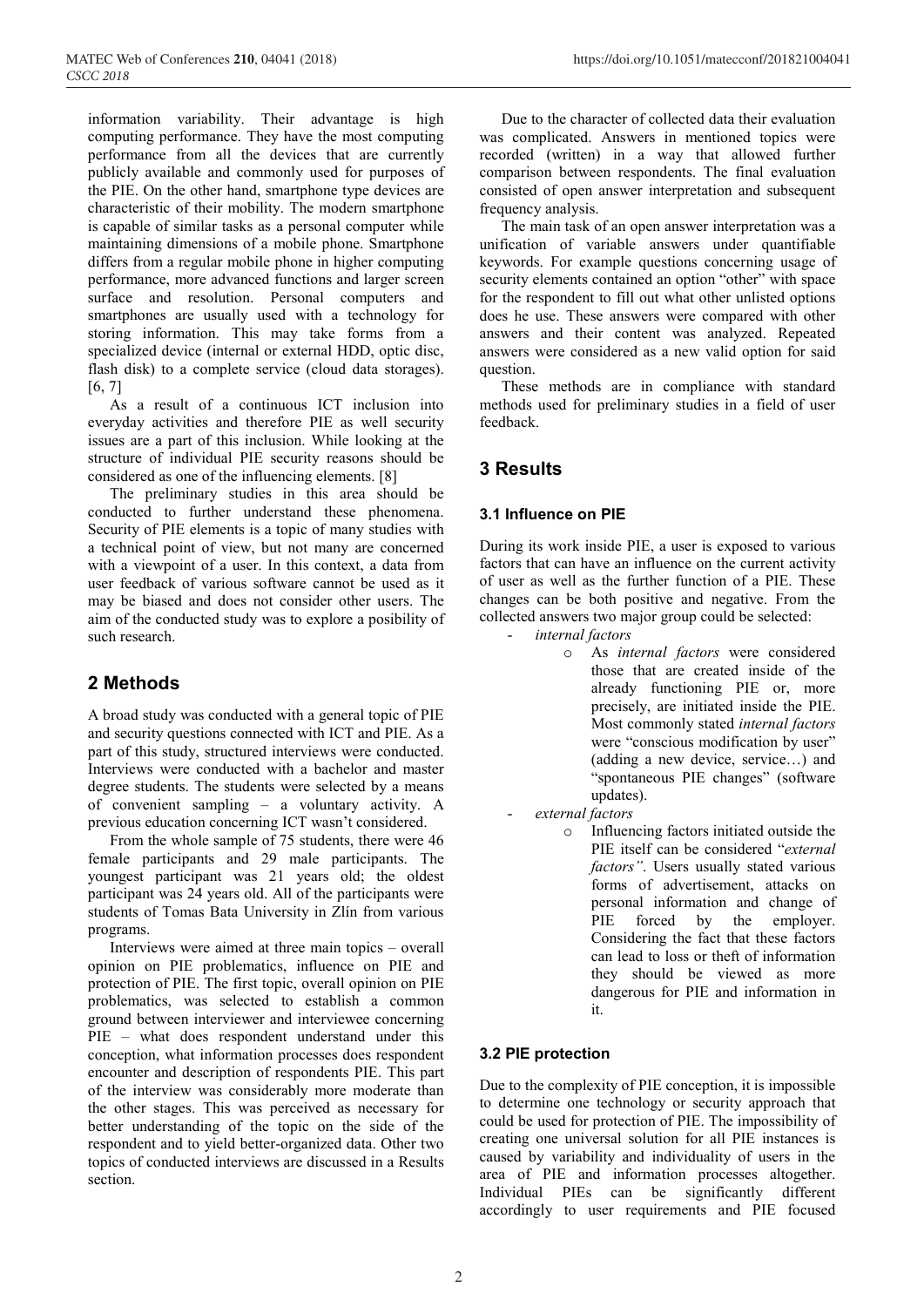protection should reflect this. Depending on a PIE there are differences in protected assets as well as in the structure of individual PIEs. This is the reason why it is insufficient to protect only information itself. The whole PIE should be protected because malfunction of one element can have a negative effect on the element of the PIE and therefore its function. Information can be lost, compromised or became inaccessible to their rightful owner. [9, 10]

When we examined various PIEs of respondents we found out that all examined PIEs contained both elements of ICT as well as more conventional means of information processes such as diary or calendar. Many of the examined PIEs also contained elements that are out of user's control (for example a public server). However, security and protection of such elements are usually handled by according organizations. Considering these elements the main concern of users lays by means of communication with said elements. [5]

During research, there was a vast variety of answers as to what users apply to protect their PIE. For established groups of protection, there are approximate percentages (Fig. 2) of respondents using this approach. Most users apply more than one approach to security and overall PIE protection.



**Fig. 2** Approaches to PIE protection by users [%]

## *3.2.1 Organizational measures (O)*

Considering the dependency of PIE on a user we can say that the user is in a certain way an element of protection as well. The activity of the user has the biggest influence on PIE creation and its further function. To properly maintain functionality of PIE it is necessary for a user to abide by certain rules when processing information. These rules depend on the structure of the PIE as well as on the overall information environment of the user. It is up to the user to assess possible threats of social, politic and other "circles" of information environment which its PIE belongs to. Insufficient application of organizational measures can lead to undetected attacks on PIE and its elements. On the other hand, the excessive application may cause the PIE to be unusable or motivate the user to bypass some security measures. [5]

As seen in Fig. 2 around 76% of respondents answered in a way, that implied they use organizational measures to ensure the security of their PIE (column marked "O").

#### *3.2.2 Physical protection (P)*

Whether we consider an ICT element included in the PIE or physical non-digital medium their common characteristic is a form of physical representation. In various cases, digital data can be transferred or represented in a physical form. It is contra productive to consider more advanced security measures if the physical access is unrestricted. The user should consider whether his level of physical protection is adequate but also should consider if chosen measures aren't exaggerated – for example: "Is it sensible to buy a safe just to keep a diary?"[11]

The most asked users apply some sort of physical protection. In Fig. 2 (column marked "P") we can see that 93% of asked users protect their PIE on a physical level. Remaining 7% of respondents admitted that they are generally inattentive of their property.

#### *3.2.3 Software protection (S)*

As mentioned before one of the most common elements among various PIE instances is some form of personal computer or smartphone. There are both commercial and free-to-use security solutions for these devices. Despite this, in Fig. 2 (column marked "S") we can see that only approximately 82% of asked users were using some of these solutions. This means that shocking 18% of respondents don't use any form of software protection. Respondents were also asked about a nature of their

software protection. Most common answers were:

- antivirus software  $(A)$
- $firewall(F)$
- proxy server (P)
- $-$  other  $(O)$

Respective percentages of respondents can be seen in Fig. 3. Columns are marked with letters (A, F, P, O) presented in a list above.



**Fig. 3** Software protection users percentages.

#### **4 Discussion**

The main aim of this study was to explore possibilities of future research in security perception by users. Findings in this area are necessary for a further advancement in understanding of individual PIEs creation.

As for the general protection of PIE, all asked respondents are aware of security threats and apply one or more kinds of security measures. None of the respondents is unaware of security risks and does not